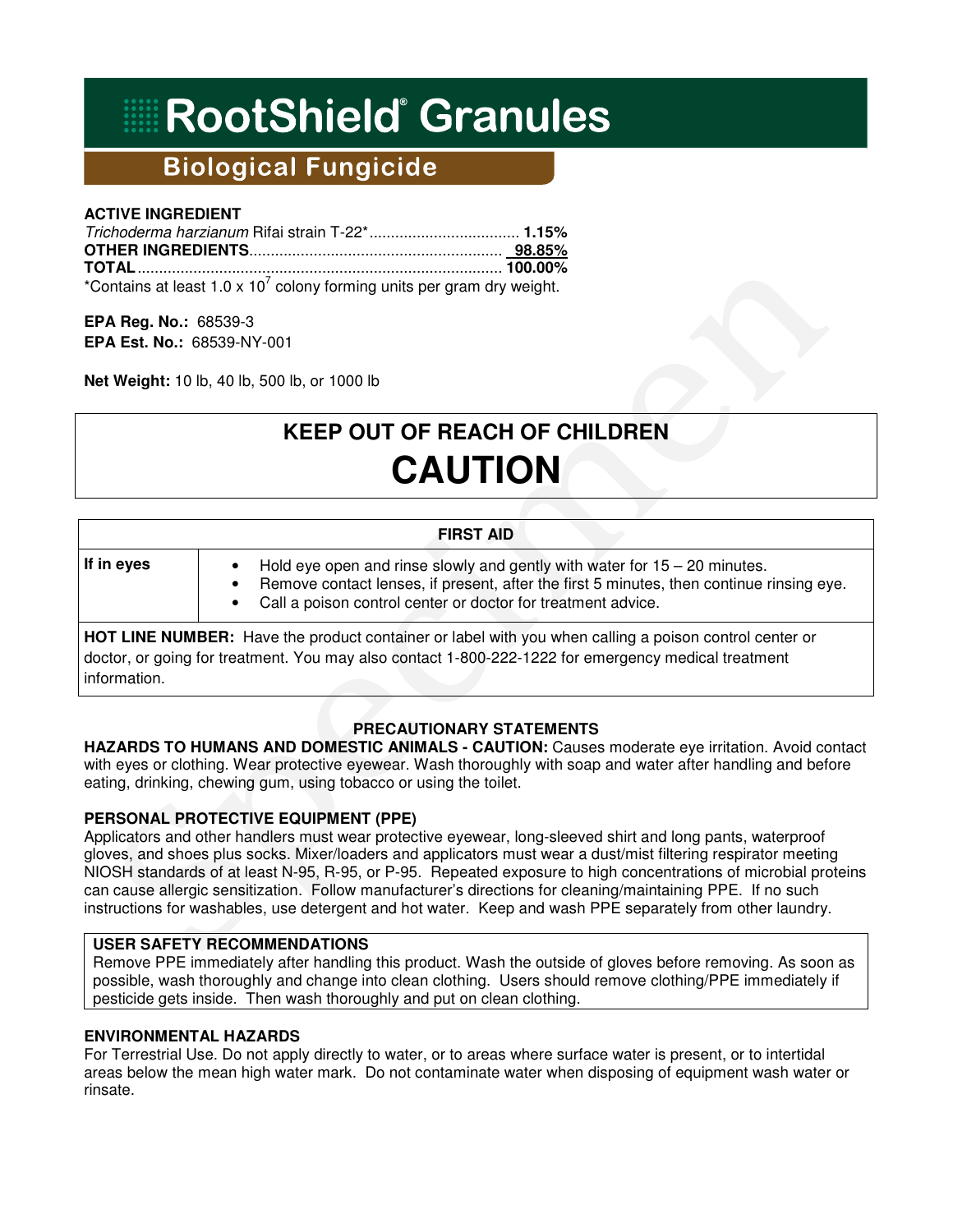#### **DIRECTIONS FOR USE**

It is a violation of Federal Law to use this product in a manner inconsistent with its labeling. Do not apply this product in a way that will contact workers or other persons, either directly or through drift. Only protected workers may be in the area during application. For any requirement specific to your State or Tribe, consult the State or Tribal agency responsible for pesticide regulation.

#### **AGRICULTURAL USE REQUIREMENTS**

Use this product only in accordance with its labeling and with the Worker Protection Standard, 40 CFR part 170. This standard contains requirements for the protection of agricultural workers on farms, forests, nurseries, and greenhouses, and handlers of agricultural pesticides. It contains requirements for training, decontamination, notification, and emergency assistance. It also contains specific instructions and exceptions pertaining to the statements on this label about personal protective equipment (PPE) and restricted-entry interval (REI). The requirements in this box only apply to uses of this product that are covered by the Worker Protection Standard.

No REI is required as this product is soil incorporated, and the Worker Protection Standard, under certain circumstances, allows workers to enter the treated area if there will be no contact with anything that has been treated.

#### **PRODUCT INFORMATION**

RootShield<sup>®</sup> Granules Biological Fungicide is a preventative biological fungicide for control of soilborne plant pathogens and plant root diseases. The active ingredient is a microbe, Trichoderma harzianum Rifai strain T-22, which when applied as an inoculant to soil or planting mixes, grows onto plant roots as they develop and provides protection against plant root pathogens such as Pythium, Rhizoctonia, Fusarium, Cylindrocladium and Thielaviopsis.

RootShield® Granules Biological Fungicide can be used in combination with or in rotation with other fungicides, insecticides, miticides, fertilizers or micronutrients in accordance with the more restrictive of label limitations and precautions. Do not exceed label dosage rates. This product cannot be used with any product containing a label prohibition against such mixing. This product is not compatible with chemicals that contain the following active ingredients: imazilil, propicanazole, tebuconazole, and triflumizole. Do not apply RootShield® Granules Biological Fungicide immediately before these pesticides are used. Where early season seed rot and seedling diseases are expected, use chemically treated seed or other appropriate measures for stand establishment and RootShield® Granules Biological Fungicide for root disease control.

Note: RootShield® Granules Biological Fungicide contains live spores of a microbe that must be used prior to disease onset. RootShield® Granules Biological Fungicide becomes active in soil or on plants when temperatures are above 50°F and is not effective while temperatures remain cold. RootShield® Granules Biological Fungicide can be applied to sterilized or fumigated soil but must be applied after sterilization or fumigation.

This biological fungicide is for use in soil applications (in soil furrow and potting soil) for all listed crops.

#### **USE RESTRICTIONS**

Do not apply this product as a broadcast application. Cover applied product with soil or otherwise incorporate it into soil.

**DO NOT APPLY to sugarcane, pechay, rice, mushrooms, kiwi, tobacco, barley, oats, lemon, apple, and chickpea. Not for use on aquatic crops.** 

#### **APPLICATION INSTRUCTIONS APPLY VIA GROUND APPLICATION ONLY. CROPS ON WHICH ROOTSHIELD® GRANULES BIOLOGICAL FUNGICIDE MAY BE USED:**

| <b>CROPS</b>                                                                                                                                                                 | <b>USE</b> | <b>APPLICATION RATE OF</b><br>ROOTSHIELD <sup>®</sup> GRANULES<br><b>BIOLOGICAL FUNGICIDE</b> |
|------------------------------------------------------------------------------------------------------------------------------------------------------------------------------|------------|-----------------------------------------------------------------------------------------------|
| <b>Berries and Small Fruits:</b><br>Blackberries, Blueberries, Currants,<br>Elderberries, Gooseberries,<br>Huckleberries, Loganberries,<br>Raspberries, Strawberries, Grapes | In-furrow  | ⊧2.5 – 6.0 lb / ½ acre                                                                        |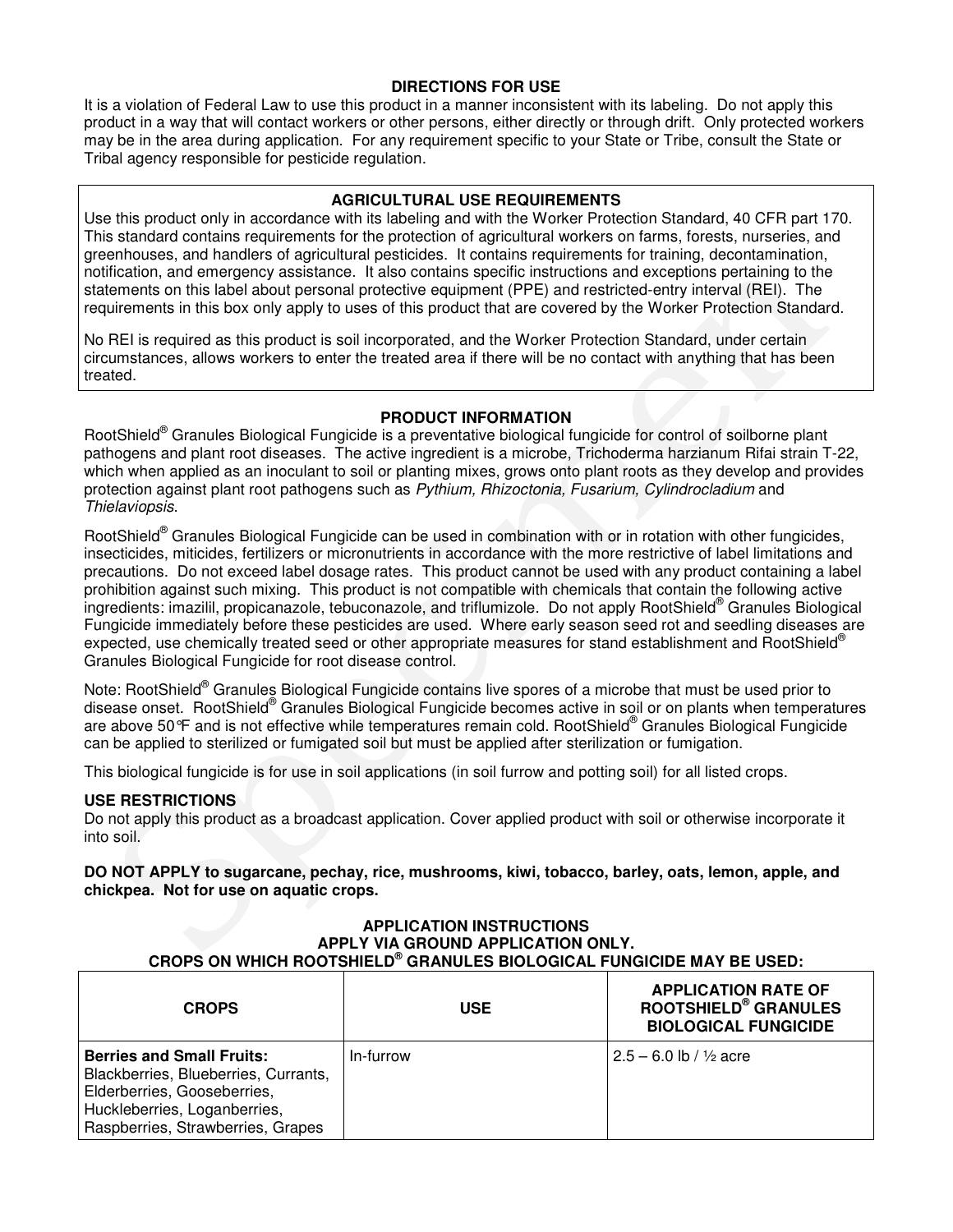| *Bulb Vegetables: Garlic, Leeks,<br>Onions, Shallots                                                                                                                                                                                           | In-furrow                | $2.5 - 6.0$ lb / $\frac{1}{2}$ acre                             |
|------------------------------------------------------------------------------------------------------------------------------------------------------------------------------------------------------------------------------------------------|--------------------------|-----------------------------------------------------------------|
| *Cereal Grains: Buckwheat, Corn<br>(grain, sweet corn, popcorn, high oil)                                                                                                                                                                      | In-furrow                | $2.5 - 6.0$ lb / 1/2 acre                                       |
| <b>Citrus Fruits:</b><br>Citrus Hybrids, Grapefruit, Kumquat,<br>Limes, Oranges, Pummelos                                                                                                                                                      | In-furrow                | $2.5 - 6.0$ lb / $\frac{1}{2}$ acre                             |
| *Cucurbit Vegetables: Cucumbers,<br>Melons (i.e. Chinese waxgourd,<br>Citron melon, Muskmelons, or<br>Watermelon), Gourds Pumpkins,<br>Squash                                                                                                  | In-furrow                | $2.5 - 6.0$ lb / $\frac{1}{2}$ acre                             |
| Flowers, Bedding Plants, and                                                                                                                                                                                                                   | In-furrow                | $2.5 - 6.0$ lb / $\frac{1}{2}$ acre                             |
| <b>Ornamentals</b>                                                                                                                                                                                                                             | Greenhouse planting mix  | $1.0 - 1.5$ lb / cubic yd soil mix                              |
|                                                                                                                                                                                                                                                | Nursery planting mix     | $1.0 - 1.5$ lb / cubic yd soil mix                              |
|                                                                                                                                                                                                                                                | Nursery bed applications | $1.0 - 1.5$ lb / 1000 sq ft,<br>incorporate with rake or tiller |
| Fruiting Vegetables: Eggplant,                                                                                                                                                                                                                 | In-furrow                | $2.5 - 6.0$ lb / $\frac{1}{2}$ acre                             |
| Sweet and Hot Peppers, Tomatillos,<br>Tomatoes                                                                                                                                                                                                 | Greenhouse planting mix  | $1.0 - 1.5$ lb / cubic yd soil mix                              |
| <b>Herbs and Spices</b>                                                                                                                                                                                                                        | In-furrow                | $2.5 - 6.0$ lb / $\frac{1}{2}$ acre                             |
|                                                                                                                                                                                                                                                | Greenhouse planting mix  | $1.0 - 1.5$ lb / cubic yd soil mix                              |
|                                                                                                                                                                                                                                                |                          |                                                                 |
| <b>Mints</b>                                                                                                                                                                                                                                   | In-furrow                | $2.5 - 6.0$ lb / 1/2 acre                                       |
|                                                                                                                                                                                                                                                | Greenhouse planting mix  | $1.0 - 1.5$ lb / cubic yd soil mix                              |
| <b>Leafy and Brassica (Cole) Leafy</b>                                                                                                                                                                                                         | In-furrow                | $2.5 - 6.0$ lb / $\frac{1}{2}$ acre                             |
| Vegetables: Arugula, Celery,<br>Chervil, Endive, Fennel, Lettuce<br>(head and leaf), Parsley, Radicchio,<br>Rhubarb, Spinach, Swiss Chard,<br>Broccoli, Brussels Sprouts,<br>Cabbage, Cauliflower, Collards,<br>Kale, Kohlrabi, Mustard Greens | Greenhouse planting mix  | $1.0 - 1.5$ lb / cubic yd soil mix                              |
|                                                                                                                                                                                                                                                | Nursery bed applications | $1.0 - 1.5$ lb / 1000 sq ft,<br>incorporate with rake or tiller |
| <b>Asparagus</b>                                                                                                                                                                                                                               | In-furrow                | $2.5 - 6.0$ lb / $\frac{1}{2}$ acre                             |
|                                                                                                                                                                                                                                                | Greenhouse planting mix  | $1.0 - 1.5$ lb / cubic yd soil mix                              |
|                                                                                                                                                                                                                                                | Nursery bed applications | $1.0 - 1.5$ lb / 1000 sq ft,<br>incorporate with rake or tiller |
| *Legume Vegetables (Succulent<br>or Dried): Beans (soybean, snap,<br>dry), Lentils, Peas                                                                                                                                                       | In-furrow                | $2.5 - 6.0$ lb / $\frac{1}{2}$ acre                             |
| *Oilseed Crops: Cotton, Canola,<br>Safflower, Sunflower                                                                                                                                                                                        | In-furrow                | $2.5 - 6.0$ lb / $\frac{1}{2}$ acre                             |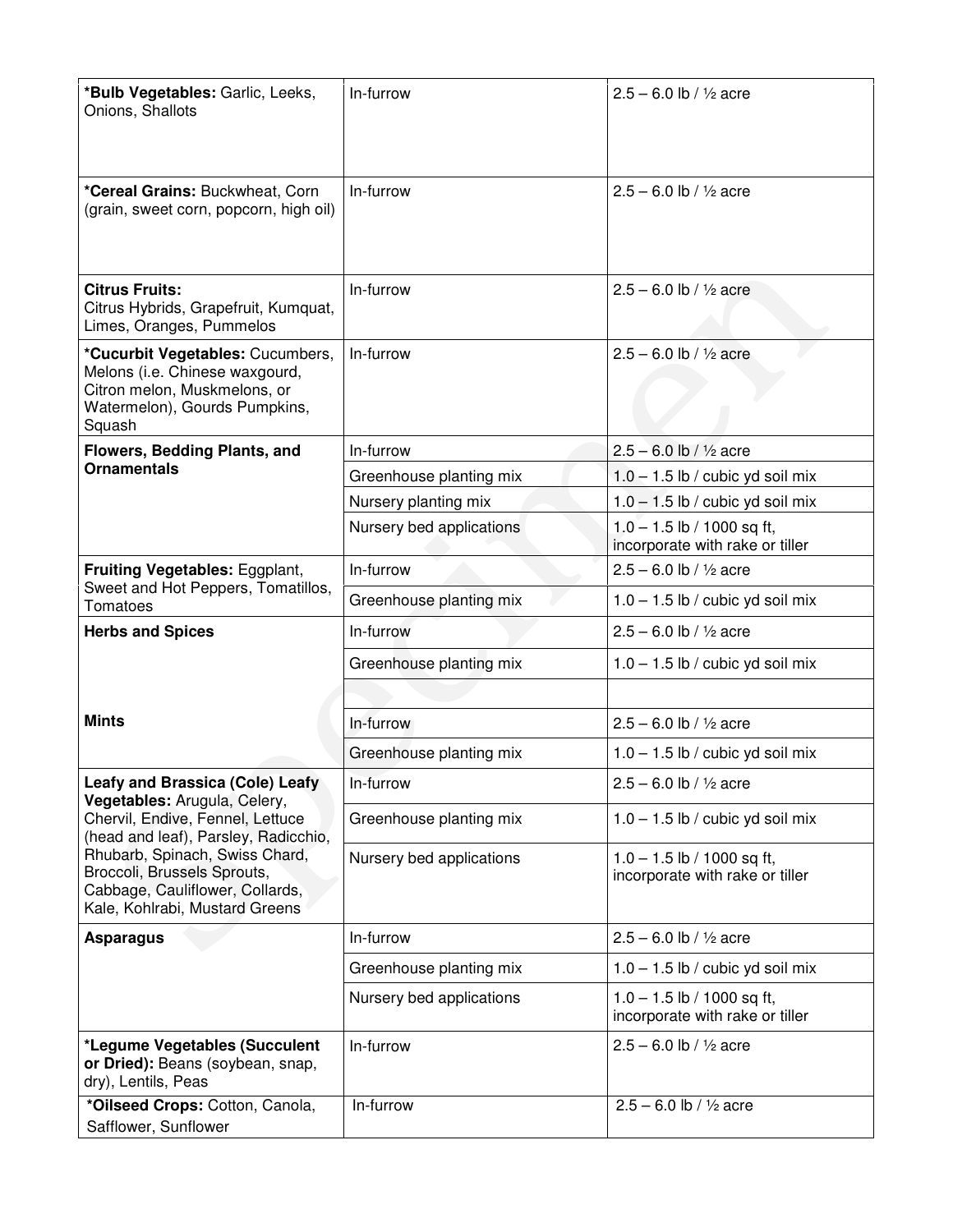| Pome Fruits: Pears, Quince                                                                                                                                                                                                                                                     | In-furrow                  | $2.5 - 6.0$ lb / $\frac{1}{2}$ acre                                                       |
|--------------------------------------------------------------------------------------------------------------------------------------------------------------------------------------------------------------------------------------------------------------------------------|----------------------------|-------------------------------------------------------------------------------------------|
|                                                                                                                                                                                                                                                                                | Greenhouse planting mix    | $1.0 - 1.5$ lb / cubic yd soil mix                                                        |
|                                                                                                                                                                                                                                                                                | Nursery planting mix       | $1.0 - 1.5$ lb / cubic yd soil mix                                                        |
|                                                                                                                                                                                                                                                                                | Trees and shrubs           | $0.2 - 8.0$ oz / transplant hole<br>and incorporate                                       |
| <b>Shadehouse and Outdoor Nursery</b>                                                                                                                                                                                                                                          | In-furrow                  | $2.5 - 6.0$ lb / 1/2 acre                                                                 |
| Crops: Deciduous Trees (i.e. Maple,<br>Oak), Ornamentals, Pine                                                                                                                                                                                                                 | Nursery planting mix       | $1.0 - 1.5$ lb / cubic yd soil mix                                                        |
|                                                                                                                                                                                                                                                                                | Nursery bed applications   | $1.0 - 1.5$ lb/1000 sq ft,<br>incorporate with rake or tiller                             |
|                                                                                                                                                                                                                                                                                | Trees and shrubs           | $0.2 - 8.0$ oz / transplant hole<br>and incorporate                                       |
| *Root and Tuber Vegetables:<br>Beets, Sugar Beets, Carrots,<br>Celeriac, Chicory, Horseradish,<br>Parsnip, Radish, Rutabaga, Salsify,<br>Turnips, Ornamental Root and<br><b>Tuber Vegetables</b><br>Potatoes, Sweet Potatoes, Yams,<br>Jerusalem Artichoke, Cassava,<br>Ginger | In-furrow<br>Planting hole | $1.0 - 3.0$ lb / cubic yd soil mix<br>$0.2 - 8.0$ oz / transplant hole and<br>incorporate |
| Stone Fruits: Apricots, Cherries,<br>Nectarines, Peaches, Plums, Prunes                                                                                                                                                                                                        | In-furrow                  | $2.5 - 6.0$ lb / $\frac{1}{2}$ acre                                                       |
|                                                                                                                                                                                                                                                                                | Greenhouse planting mix    | $1.0 - 1.5$ lb / cubic yd soil mix                                                        |
|                                                                                                                                                                                                                                                                                | Nursery planting mix       | $1.0 - 1.5$ lb / cubic yd soil mix                                                        |
|                                                                                                                                                                                                                                                                                | Trees and shrubs           | $0.2 - 8.0$ oz / transplant hole<br>and incorporate                                       |
| Tree Nuts: Almonds, Beech Nuts,                                                                                                                                                                                                                                                | In-furrow                  | $2.5 - 6.0$ lb / $\frac{1}{2}$ acre                                                       |
| Brazil Nuts, Butternuts, Cashews,<br>Chestnuts, Filberts, Hickory Nuts,<br>Macadamia Nuts, Pecans,<br>Pistachios, Walnuts                                                                                                                                                      | Greenhouse planting mix    | $1.0 - 1.5$ lb / cubic yd soil mix                                                        |
|                                                                                                                                                                                                                                                                                | Nursery planting mix       | $1.0 - 1.5$ lb / cubic yd soil mix                                                        |
|                                                                                                                                                                                                                                                                                | <b>Trees</b>               | $0.2 - 8.0$ oz / transplant hole<br>and incorporate                                       |

\*Not for use in California

IN-FURROW SOIL TREATMENT: Apply RootShield® Granules Biological Fungicide from a granular applicator at the rate of 2.5 - 6.0 pounds per ½ acre. Apply granules using a metering device, such as a Gandy applicator or equivalent, mounted to deliver granules into the furrow just behind the furrow opener. Apply in furrow at seeding or to established crops as a side dress and incorporate into soil.

GREENHOUSE PLANTING MIX AMENDMENT: Mix RootShield® Granules Biological Fungicide with planting mixes at a rate of 1-1.5 pounds per cubic yard (loose) mix. Thoroughly incorporate RootShield® Granules Biological Fungicide into planting mixes during mix preparation or at pot filling.

**NURSERY PLANTING MIX AMENDMENT:** For nursery planting mixes, apply RootShield® Granules Biological Fungicide at the rate of 1-1.5 pounds per cubic yard (loose) mix. For nursery beds, incorporate at a rate of 1-1.5